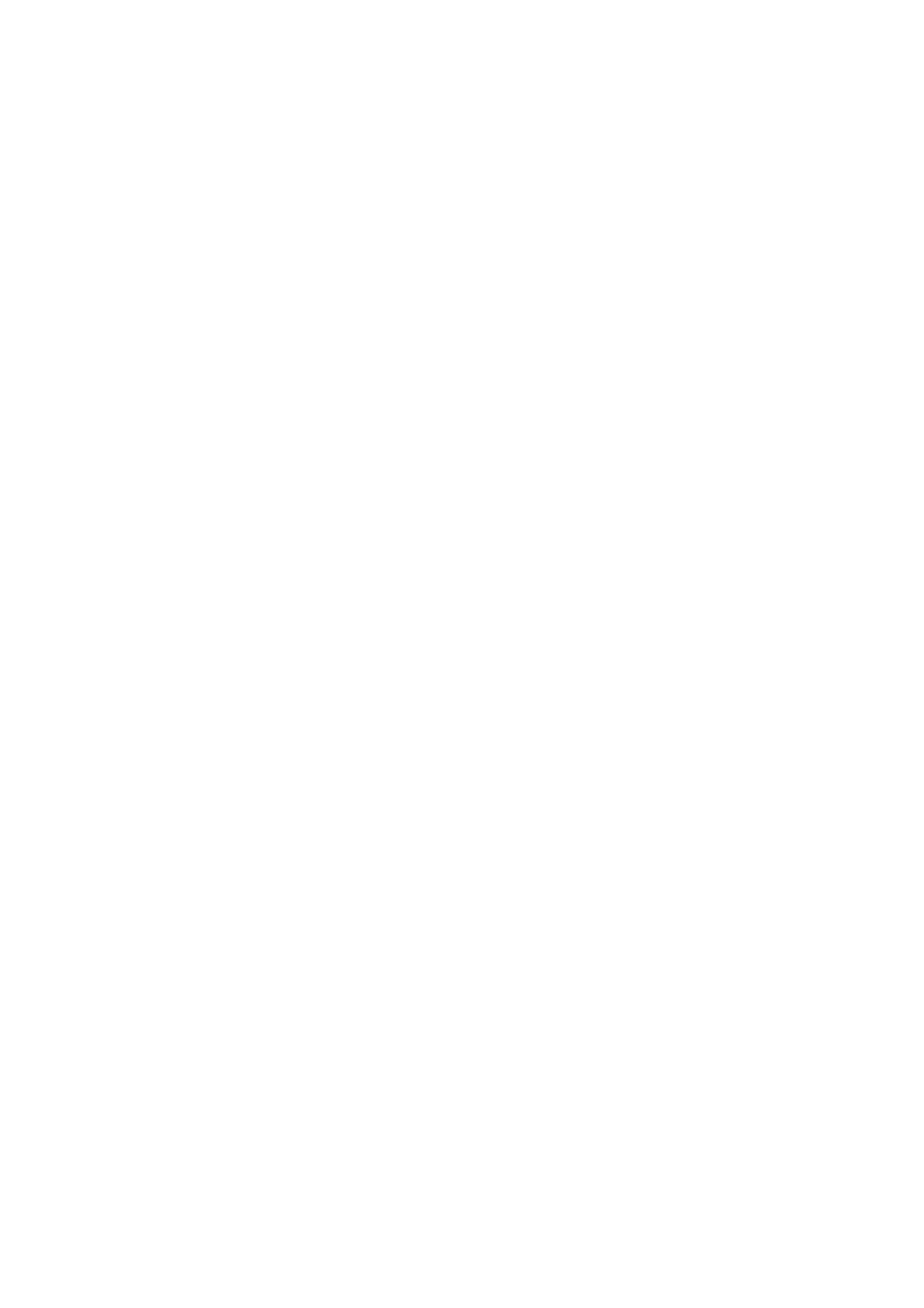Simplify Migration of Java Applications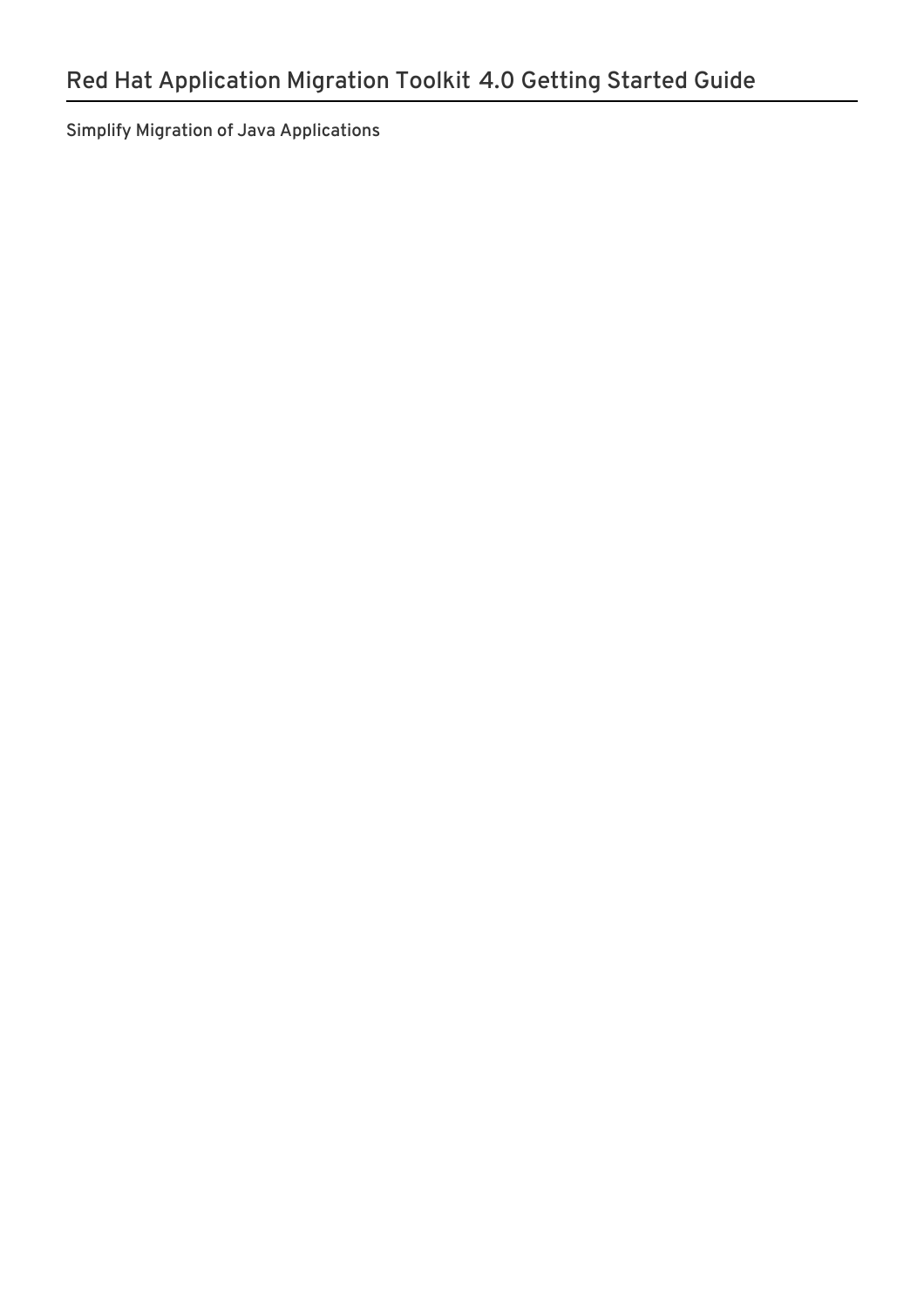### **Legal Notice**

Copyright © 2018 Red Hat, Inc.

The text of and illustrations in this document are licensed by Red Hat under a Creative Commons Attribution–Share Alike 3.0 Unported license ("CC-BY-SA"). An explanation of CC-BY-SA is available at

http://creativecommons.org/licenses/by-sa/3.0/

. In accordance with CC-BY-SA, if you distribute this document or an adaptation of it, you must provide the URL for the original version.

Red Hat, as the licensor of this document, waives the right to enforce, and agrees not to assert, Section 4d of CC-BY-SA to the fullest extent permitted by applicable law.

Red Hat, Red Hat Enterprise Linux, the Shadowman logo, JBoss, OpenShift, Fedora, the Infinity logo, and RHCE are trademarks of Red Hat, Inc., registered in the United States and other countries.

Linux ® is the registered trademark of Linus Torvalds in the United States and other countries.

Java ® is a registered trademark of Oracle and/or its affiliates.

XFS ® is a trademark of Silicon Graphics International Corp. or its subsidiaries in the United States and/or other countries.

MySQL ® is a registered trademark of MySQL AB in the United States, the European Union and other countries.

Node.js ® is an official trademark of Joyent. Red Hat Software Collections is not formally related to or endorsed by the official Joyent Node.js open source or commercial project.

The OpenStack ® Word Mark and OpenStack logo are either registered trademarks/service marks or trademarks/service marks of the OpenStack Foundation, in the United States and other countries and are used with the OpenStack Foundation's permission. We are not affiliated with, endorsed or sponsored by the OpenStack Foundation, or the OpenStack community.

All other trademarks are the property of their respective owners.

### **Abstract**

This guide provides information to help you get started with the Red Hat Application Migration Toolkit.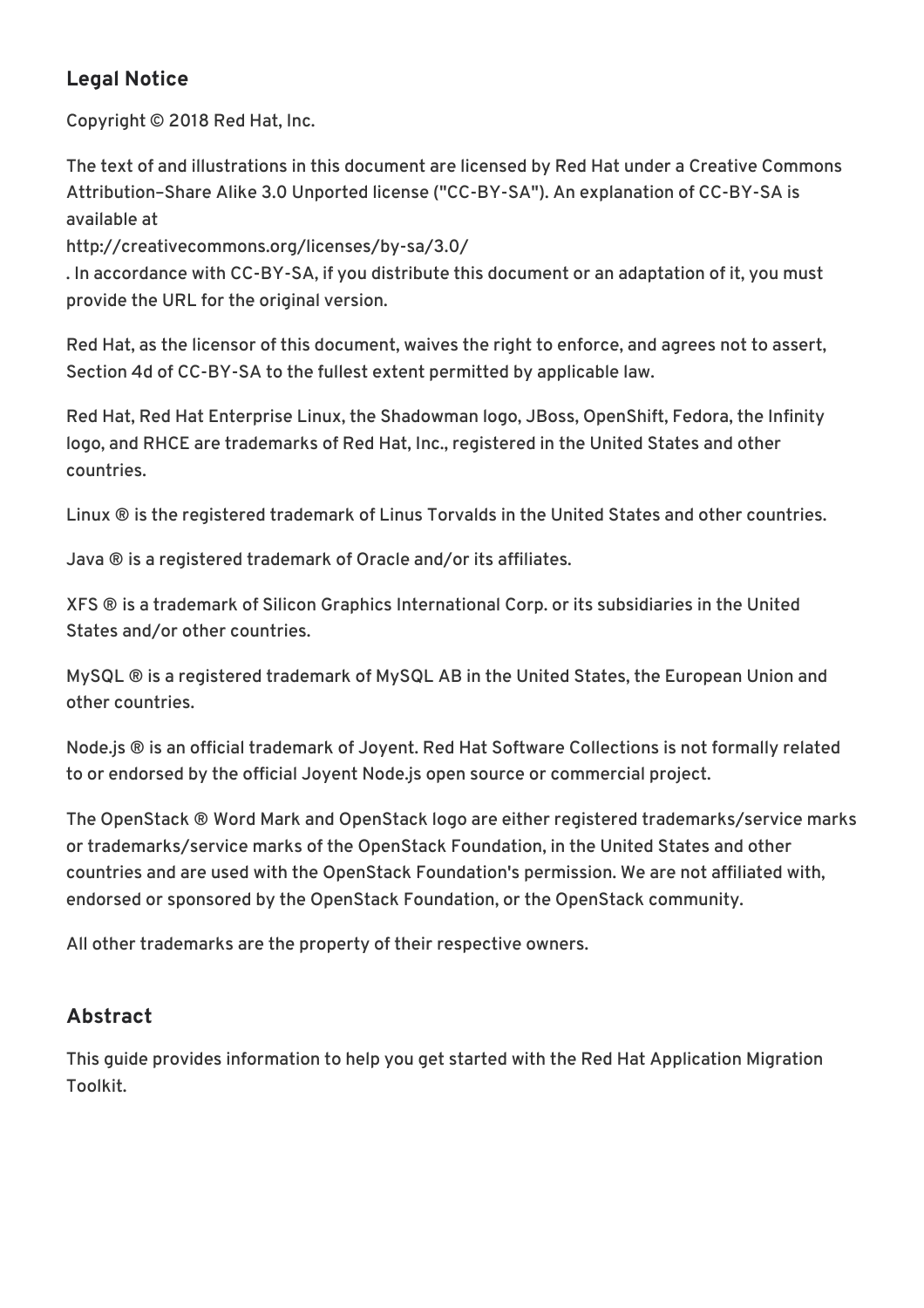### **Table of Contents**

| 1.1. ABOUT THE GETTING STARTED GUIDE                                                                           |                 |
|----------------------------------------------------------------------------------------------------------------|-----------------|
|                                                                                                                |                 |
| What is Red Hat Application Migration Toolkit?                                                                 |                 |
| How Does Red Hat Application Migration Toolkit Simplify Migration?                                             |                 |
| <b>2.1. RHAMT FEATURES</b>                                                                                     |                 |
| 2.2. RHAMT RULES                                                                                               |                 |
| CHAPTER 3. SUPPORTED CONFIGURATIONS (and the contract of the contract of the contract of the contract of the c |                 |
| 3.1. SUPPORTED MIGRATION PATHS                                                                                 |                 |
| 3.2. SYSTEM REQUIREMENTS                                                                                       |                 |
| 3.2.1. Software                                                                                                |                 |
| 3.2.2. Hardware                                                                                                |                 |
|                                                                                                                |                 |
| 4.1. ABOUT THE CLI                                                                                             |                 |
| 4.2. ABOUT THE WEB CONSOLE                                                                                     |                 |
| 4.3. ABOUT THE ECLIPSE PLUGIN                                                                                  |                 |
|                                                                                                                | -8              |
| 5.1. GOALS OF ASSESSING A MIGRATION                                                                            |                 |
| 5.2. RED HAT'S APPLICATION MIGRATION APPROACH                                                                  |                 |
| 5.2.1. Best Practices                                                                                          |                 |
| 5.2.2. Methodology                                                                                             |                 |
| 5.2.2.1. Discover Phase                                                                                        |                 |
| 5.2.2.2. Design Phase                                                                                          |                 |
| 5.2.2.3. Deploy Phase                                                                                          | 11              |
|                                                                                                                |                 |
| A.1. ADDITIONAL RESOURCES                                                                                      | 12 <sup>2</sup> |
| A.1.1. Get Involved                                                                                            | 12              |
| A.1.2. Important Links                                                                                         |                 |
| A.1.3. Known RHAMT Issues                                                                                      | 13              |
| A.1.4. Report Issues with RHAMT                                                                                | 13              |
| A.1.4.1. Create a JIRA Issue                                                                                   | 13              |
|                                                                                                                |                 |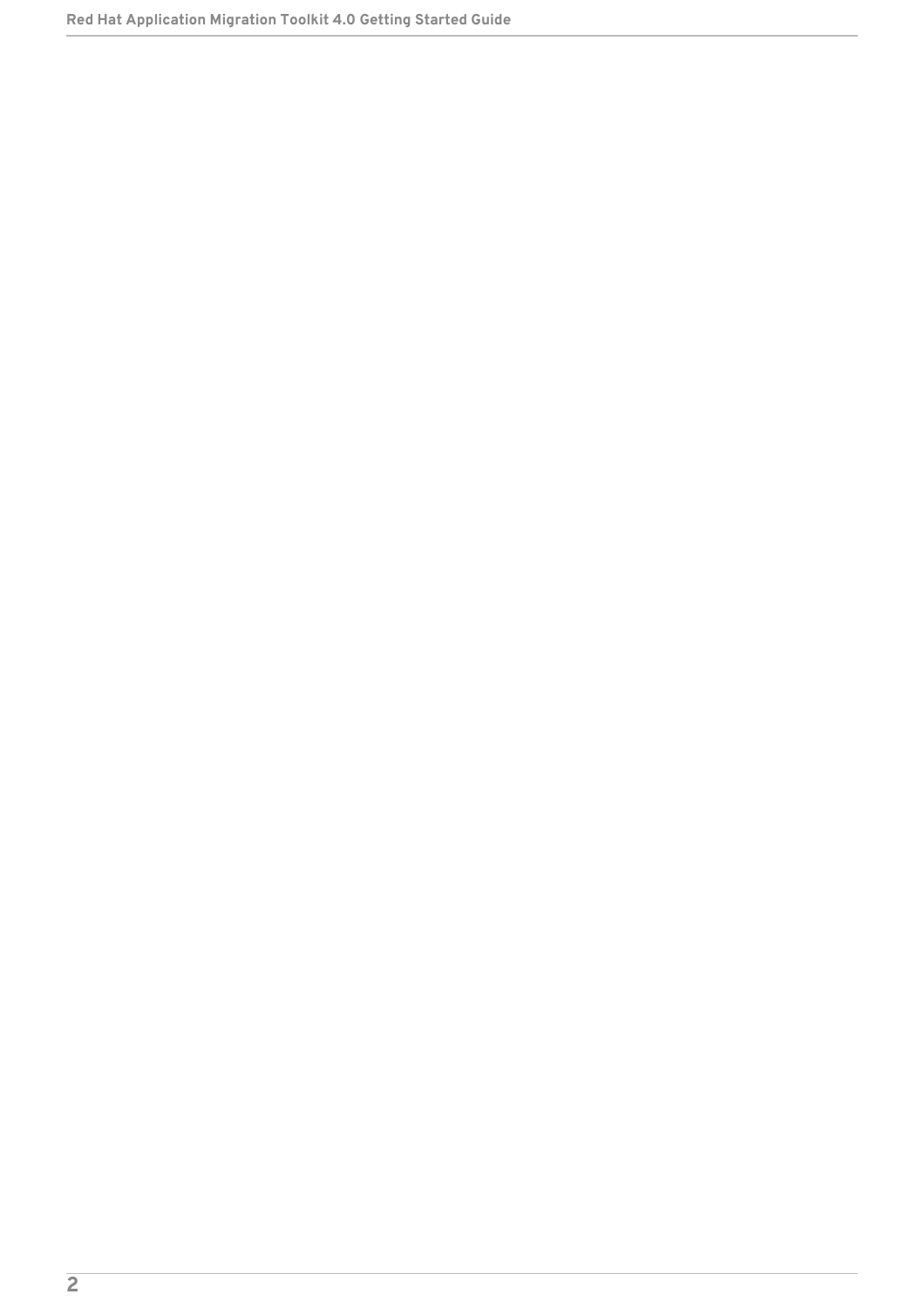### **CHAPTER 1. INTRODUCTION**

### <span id="page-6-1"></span><span id="page-6-0"></span>**1.1. ABOUT THE GETTING STARTED GUIDE**

This guide is for engineers, consultants, and others who want to use Red Hat Application Migration Toolkit (RHAMT) to migrate Java applications or other components. It provides an overview of the Red Hat Application Migration Toolkit and how to get started using the tools to plan and execute your migration.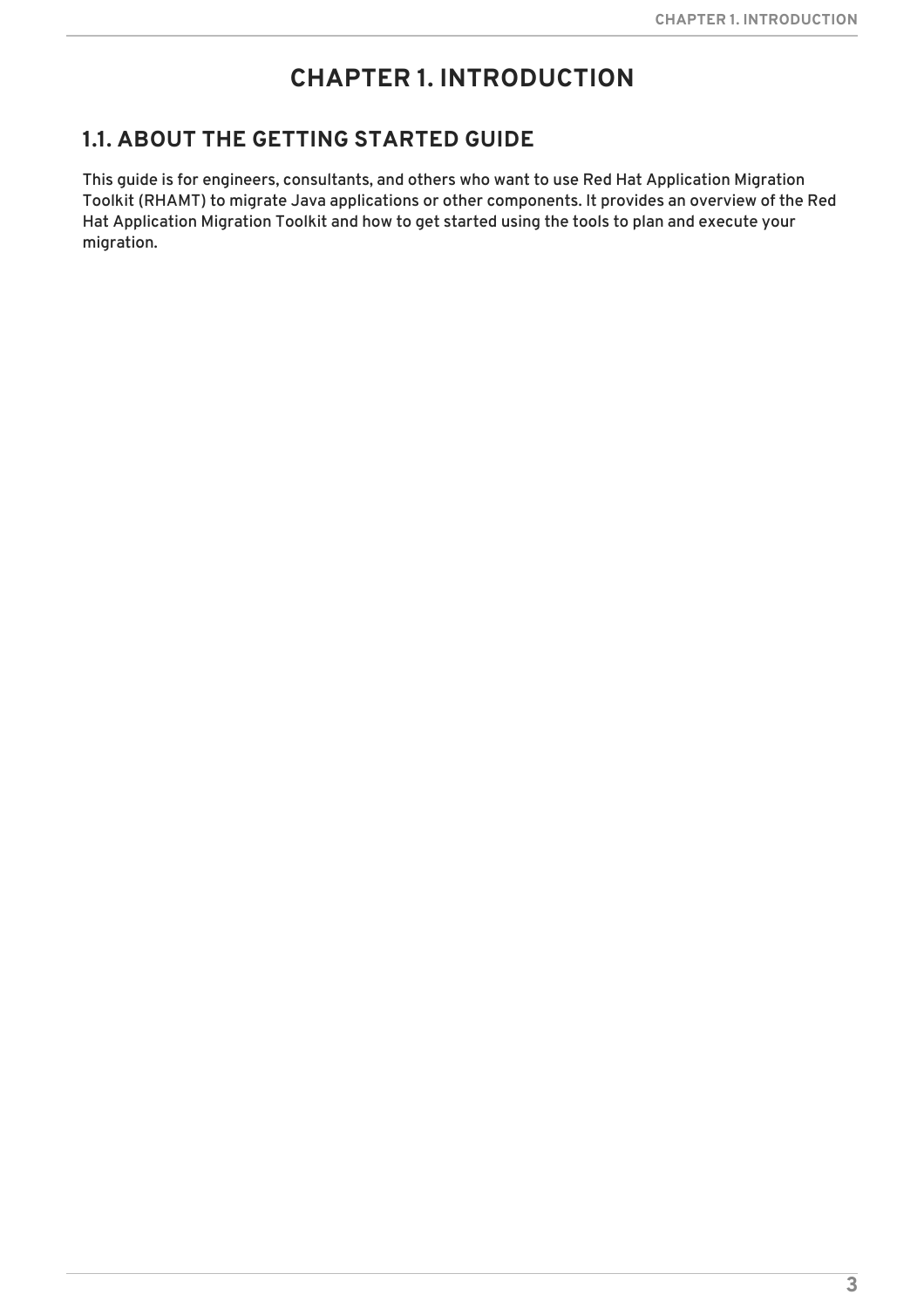### <span id="page-7-0"></span>**CHAPTER 2. ABOUT RED HAT APPLICATION MIGRATION TOOLKIT**

### <span id="page-7-1"></span>**What is Red Hat Application Migration Toolkit?**

Red Hat Application Migration Toolkit (RHAMT) is an extensible and customizable rule-based tool that helps simplify migration of Java applications.

RHAMT examines application artifacts, including project source directories and application archives, then produces an HTML report that highlights areas needing changes. RHAMT can be used to migrate Java applications from previous versions of *Red Hat JBoss Enterprise Application Platform*or from other containers, such as *Oracle® WebLogic Server* or *IBM® WebSphere® Application Server*.

### <span id="page-7-2"></span>**How Does Red Hat Application Migration Toolkit Simplify Migration?**

Red Hat Application Migration Toolkit looks for common resources and highlights technologies and known trouble spots when migrating applications. The goal is to provide a high-level view into the technologies used by the application and provide a detailed report organizations can use to estimate, document, and migrate enterprise applications to Java EE and Red Hat JBoss Enterprise Application Platform.

### <span id="page-7-3"></span>**2.1. RHAMT FEATURES**

Red Hat Application Migration Toolkit (RHAMT) provides a number of capabilities to assist with planning and executing migration projects.

### **Planning and work estimation**

RHAMT assists project managers by detailing the type of work and estimation of effort to complete the tasks. Level of effort is represented in RHAMT reports as story points. Actual estimates will be based on the skills required and the classification of migration work needed.

#### **Identifying migration issues and providing solutions**

RHAMT identifies migration issues and highlights specific points in the code where an issue occurs. RHAMT suggests code changes and provides additional resources to help engineers resolve the specific issue.

#### **Detailed reporting**

RHAMT produces numerous reports to give both high-level views of the migration effort and details of specific migration tasks. You can view migration issues across all applications, charts and summary information about issues in an application, a breakdown of issues by module in the application, reports of technologies used, and dependencies on other applications and services. You can also examine source files to see the line of code where an issue occurs. See the *CLI [Guide](https://access.redhat.com/documentation/en-us/red_hat_application_migration_toolkit/4.0/html-single/cli_guide)* for more information on the available RHAMT reports.

#### **Built-in rules and migration paths**

RHAMT comes with a core set of rules to provide migration assistance for several common [migration](#page-9-1) paths. These rules identify the use of proprietary functionality from other application servers or deprecated subsystems from previous versions of JBoss EAP. RHAMT also contains rules to identify common migration issues, such as hard-coded IP addresses and JNDI lookups.

#### **Rule extensibility and customization**

RHAMT provides the ability to create powerful and complex rules. You can expand upon the core set of rules provided by RHAMT and create rules to identify additional issues that are important for your migration project. You can also override core rules and create custom rule categories. See the *Rules [Development](https://access.redhat.com/documentation/en-us/red_hat_application_migration_toolkit/4.0/html-single/rules_development_guide) Guide* for more information on customizing RHAMT rules.

#### **Ability to analyze source code or application archives**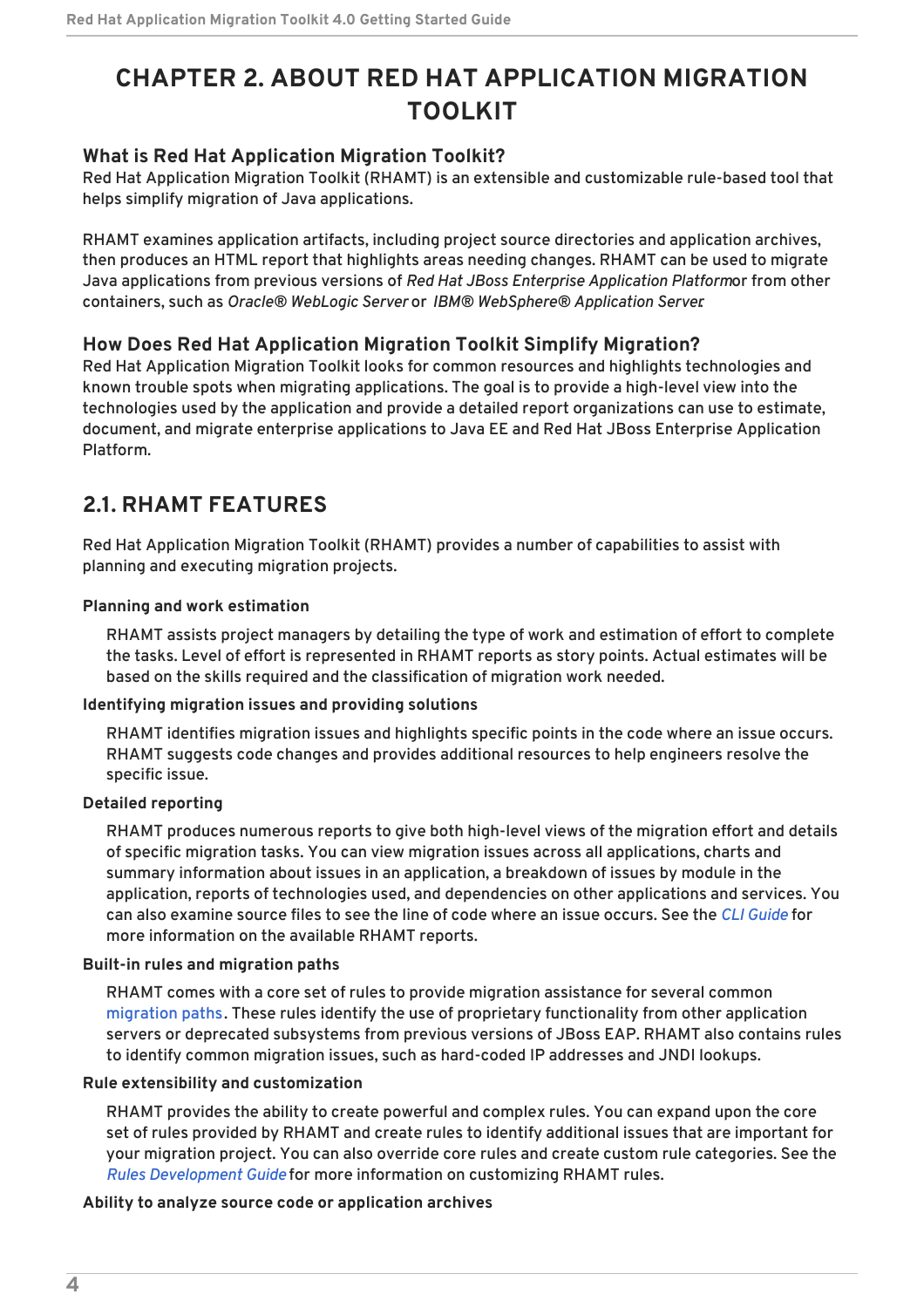RHAMT can evaluate application archives or source code, and can evaluate multiple applications together. It can identify archives that are shared across multiple applications, which can help with more accurate effort estimation.

### <span id="page-8-0"></span>**2.2. RHAMT RULES**

Red Hat Application Migration Toolkit (RHAMT) contains rule-based migration tools that analyze the APIs, technologies, and architectures used by the applications you plan to migrate. In fact, the RHAMT analysis process is implemented using RHAMT rules. RHAMT uses rules internally to extract files from archives, decompile files, scan and classify file types, analyze XML and other file content, analyze the application code, and build the reports.

RHAMT builds a data model based on the rule execution results and stores component data and relationships in a graph database, which can then be queried and updated as needed by the migration rules and for reporting purposes.

RHAMT rules use the following rule pattern:

```
when(condition)
  perform(action)
otherwise(action)
```
RHAMT provides a comprehensive set of standard migration rules out-of-the-box. Because applications may contain custom libraries or components, RHAMT allows you to write your own rules to identify use of components or software that may not be covered by the existing ruleset. If you plan to write your own custom rules, see the *Rules [Development](https://access.redhat.com/documentation/en-us/red_hat_application_migration_toolkit/4.0/html-single/rules_development_guide) Guide* for detailed instructions.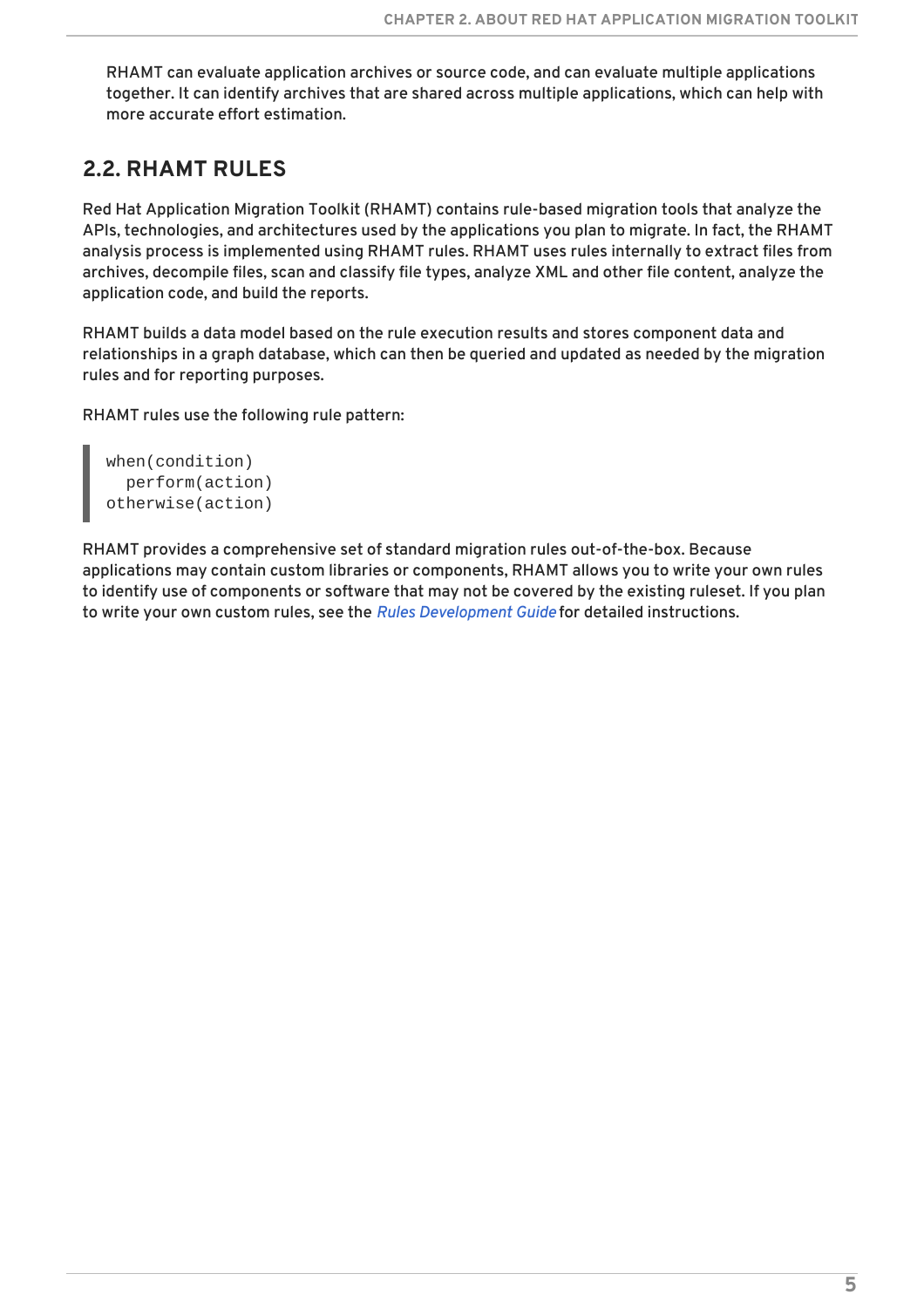### **CHAPTER 3. SUPPORTED CONFIGURATIONS**

### <span id="page-9-1"></span><span id="page-9-0"></span>**3.1. SUPPORTED MIGRATION PATHS**

RHAMT supports application migration from several platforms to Red Hat JBoss Enterprise Application Platform (JBoss EAP). See the below table for which JBoss EAP version is currently supported by RHAMT for direct migration from your source platform.

| <b>Source Platform</b>             | <b>Migration to JBoss EAP 6</b> | <b>Migration to JBoss EAP 7</b> |
|------------------------------------|---------------------------------|---------------------------------|
| Oracle® WebLogic Server            | $\checkmark$                    | $\checkmark$                    |
| IBM® WebSphere® Application Server | $\checkmark$                    | $\checkmark$                    |
| JBoss EAP 4                        | $\checkmark$                    | $x$ [a]                         |
| <b>JBoss EAP 5</b>                 | $\checkmark$                    | $\checkmark$                    |
| <b>JBoss EAP 6</b>                 | N/A                             | $\checkmark$                    |
|                                    |                                 |                                 |

<span id="page-9-6"></span><span id="page-9-5"></span>[\[a\]](#page-9-6) Although RHAMT does not currently provide rules for this migration path, Red Hat Consulting can assist with migration from any source platform.

### <span id="page-9-2"></span>**3.2. SYSTEM REQUIREMENTS**

### <span id="page-9-3"></span>**3.2.1. Software**

- Java Platform, JRE version 8+
- RHAMT is tested on Linux, Windows, and macOS. Other operating systems with Java 8+ support should work equally well.

### <span id="page-9-4"></span>**3.2.2. Hardware**

The following memory and disk space requirements are the minimum needed to run RHAMT. If your application is very large or you need to evaluate multiple applications, you may want to increase these values to improve performance.

For tips on how to optimize performance, see the Optimize RHAMT [Performance](https://access.redhat.com/documentation/en-us/red_hat_application_migration_toolkit/4.0/html-single/cli_guide#optimize_performance) section of the RHAMT *CLI Guide*.

- A minimum of 4 GB RAM. For better performance, a quad-core processor with 8 GB RAM is recommended. This allows 3 - 4 GB RAM for use by the JVM.
- A minimum of 4 GB of free disk space. A fast disk, especially a solid-state drive (SSD), should improve performance.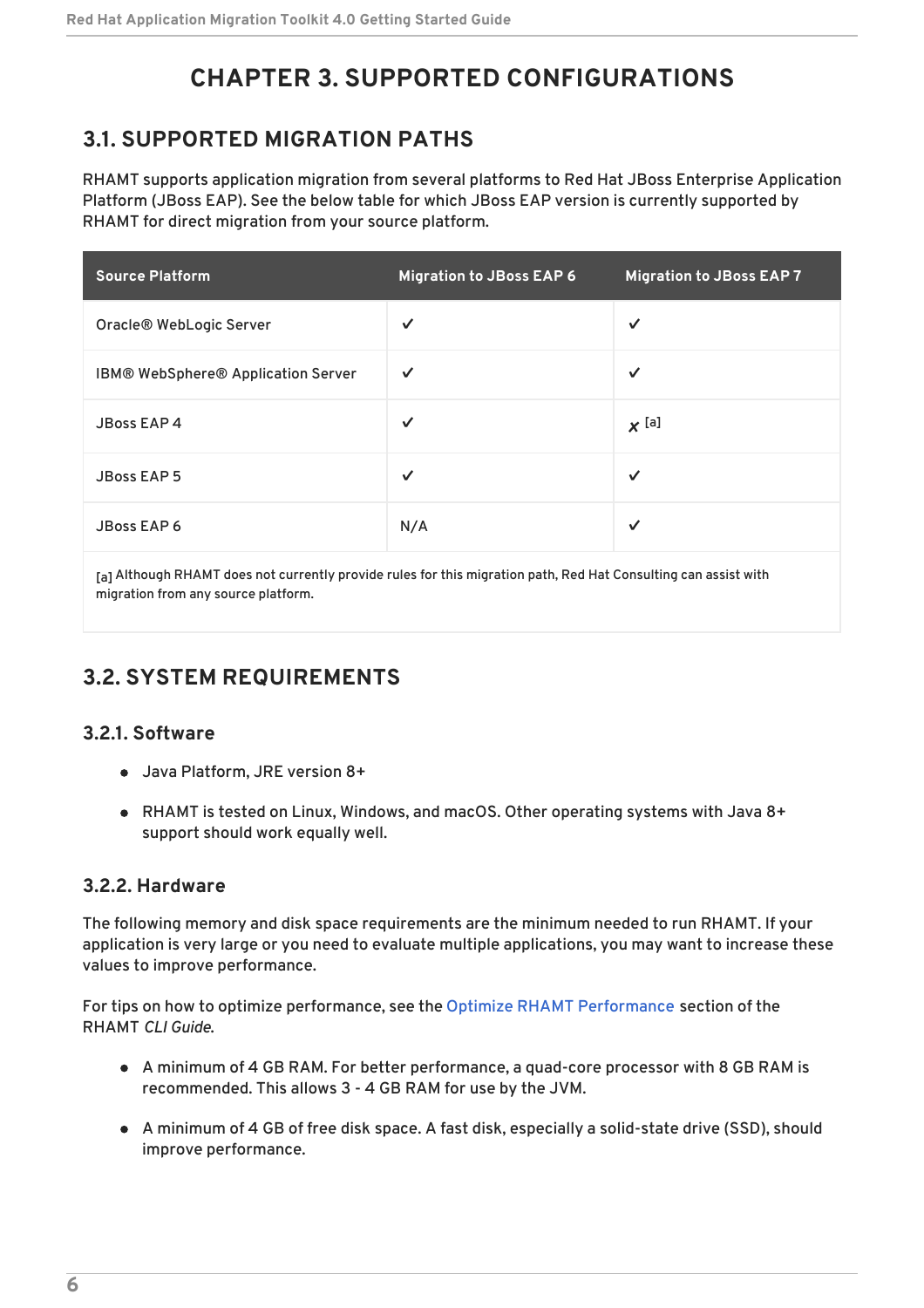### **CHAPTER 4. ABOUT THE TOOLS**

<span id="page-10-0"></span>Red Hat Application Migration Toolkit (RHAMT) provides several tools to assist you in the various stages of your migration and modernization efforts. Review the details of each tool to determine which is right for your project.

- [CLI](#page-10-1)
- Web [Console](#page-10-2)
- **•** [Eclipse](#page-10-3) Plugin

### <span id="page-10-1"></span>**4.1. ABOUT THE CLI**

The CLI is a command-line tool in the Red Hat Application Migration Toolkit that allows users to assess and prioritize migration and modernization efforts for applications. It provides numerous reports that highlight the analysis results. The CLI is for advanced users with highly customized needs looking for fine-grained control of RHAMT analysis options or to integrate with external automation tools.

For more information on using the CLI, see the RHAMT *CLI [Guide](https://access.redhat.com/documentation/en-us/red_hat_application_migration_toolkit/4.0/html-single/cli_guide)*.

### <span id="page-10-2"></span>**4.2. ABOUT THE WEB CONSOLE**

The web console for Red Hat Application Migration Toolkit is a web-based system that allows a team of users to assess and prioritize migration and modernization efforts for a large number of applications. It allows you to group applications into projects for analysis and provides numerous reports that highlight the results.

For more information on using the web console, see the RHAMT *Web [Console](https://access.redhat.com/documentation/en-us/red_hat_application_migration_toolkit/4.0/html-single/web_console_guide) Guide*.

### <span id="page-10-3"></span>**4.3. ABOUT THE ECLIPSE PLUGIN**

The Eclipse plugin for Red Hat Application Migration Toolkit provides assistance directly in Eclipse and Red Hat JBoss Developer Studio for developers making changes for a migration or modernization effort. It analyzes your projects using RHAMT, marks migration issues in the source code, provides guidance to fix the issues, and offers automatic code replacement when possible.

For more information on using the Eclipse plugin, see the RHAMT *[Eclipse](https://access.redhat.com/documentation/en-us/red_hat_application_migration_toolkit/4.0/html-single/eclipse_plugin_guide) Plugin Guide*.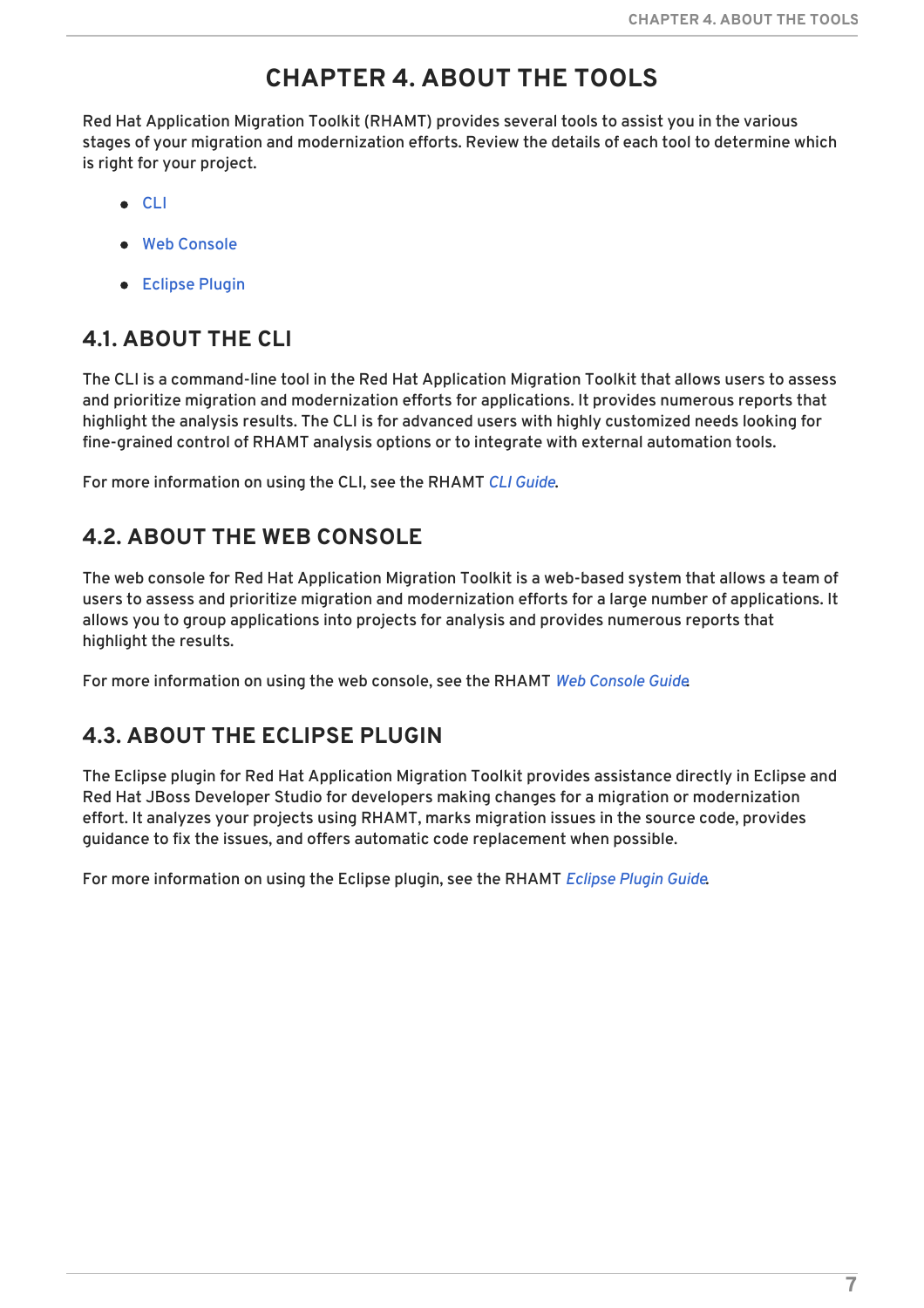### <span id="page-11-0"></span>**CHAPTER 5. PLANNING YOUR APPLICATION MIGRATION**

### <span id="page-11-1"></span>**5.1. GOALS OF ASSESSING A MIGRATION**

Many organizations are faced with the challenges of keeping their existing business operations running, while also trying to innovate. There are typically increased expectations to deliver new functionality faster and to reduce cost.

When assessing a migration or modernization effort, it is important to address the challenges that are specific to your organization. Common challenges that organizations face are limited budgets, lack of in-house skills, perceived risks, no known predictable process, and accurate effort estimation in a timely manner.

In general, the goals when assessing a large-scale middleware migration or modernization effort are to:

- Predict the level of effort and cost.
- Schedule the application migrations and handle conflicts.
- $\bullet$  Identify all potential risks at a code, infrastructure, process, or knowledge level.
- **•** Predict the return on investment to make the business case.
- Identify and mitigate risks to the business.
- Minimize disruption to existing business operations.

Red Hat has developed a strategy to minimize risk and make application migration and modernizations more efficient. See Red Hat's [Application](#page-12-2) Migration Approach for more information.

### <span id="page-11-2"></span>**5.2. RED HAT'S APPLICATION MIGRATION APPROACH**

Red Hat has defined a strategy to make large-scale application migrations to Red Hat JBoss Middleware quantifiable, less costly, less risky, and easier to complete.

Migrating from proprietary or outdated middleware platforms to Red Hat JBoss Middleware gives you lightweight, modular, and cloud-ready middleware with a supporting application infrastructure to make teams more productive. JBoss Middleware and other Red Hat technologies also provide great opportunities to modernize your application development and delivery, allowing you to innovate more quickly.

### <span id="page-11-3"></span>**5.2.1. Best Practices**

Red Hat recommends the following practices when planning and executing a migration or modernization:

- Create a centralized collaboration platform for information sharing. Comprehensive and accessible documentation is important so that knowledge can be easily shared and to ensure that effort is not duplicated by solving the same issue twice. It is recommended to document the following items:
	- A step-by-step guide for migrating or modernizing an application from scratch.
	- A collection of solutions to known and encountered issues.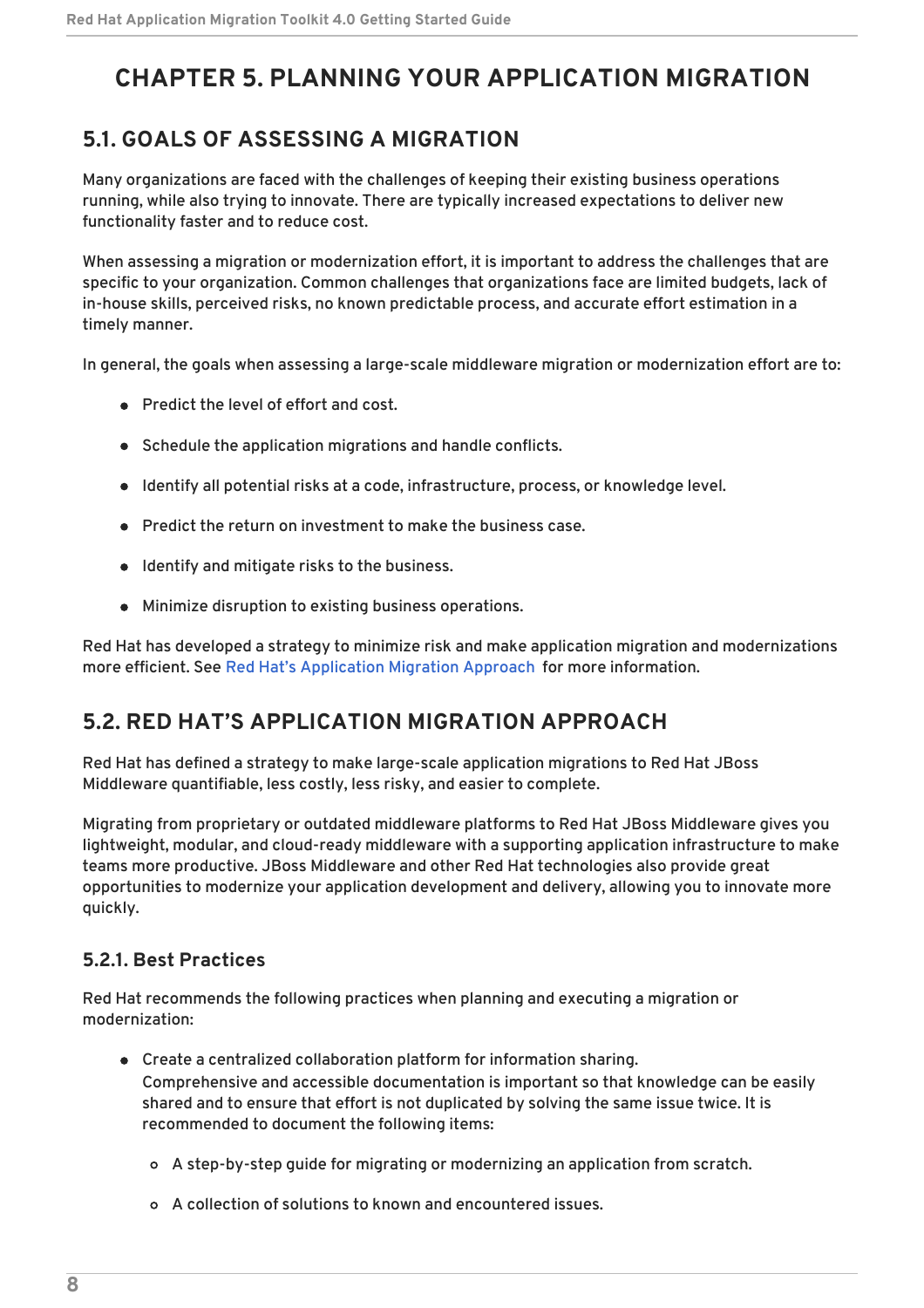- <span id="page-12-2"></span>o Information about the new platform.
- A record of the changes made to specific pilot projects.
- Reuse, automate, and standardize as much as possible. Consider reusing existing components instead of creating new ones. Automate processes related to the application lifecycle, such as builds, configuration, deployment, and tests. Standardize and document software packaging format, configuration management, libraries, and dependencies.
- Use a proven and repeatable methodology. The recommendation is to follow a practical approach and make as few changes as possible to get a functionally identical application. See Migration [Methodology](#page-13-1) below for more details on using this methodology.
- Involve Red Hat technical expertise early for the chosen Red Hat Middleware components. This is crucial to make your migrations and modernizations low risk, predictable, and efficient. Contact Red Hat Consulting for assistance.

#### <span id="page-12-0"></span>**5.2.2. Methodology**

Red Hat's recommended methodology is a proven, scalable approach that helps you to incrementally plan and conduct a migration or modernization.

#### **Figure 5.1. Red Hat Migration Methodology**



The approach consists of the following phases:

#### **Discover**

Explore the technologies and identify concerns, organization requirements and challenges. Discuss options and potential approaches. See [Discover](#page-13-2) Phase for more details.

#### **Design**

Identify and mitigate the biggest risks from an application, infrastructure, process, and knowledge perspective. Establish a strategy for the solution. Prove the technology and build the business case. See [Design](#page-13-0) Phase for more details.

#### **Deploy**

Scale the modernization or migration iteratively by executing the previously defined strategy according to a well-defined delivery model. See [Deploy](#page-14-0) Phase for more details.

#### <span id="page-12-1"></span>**5.2.2.1. Discover Phase**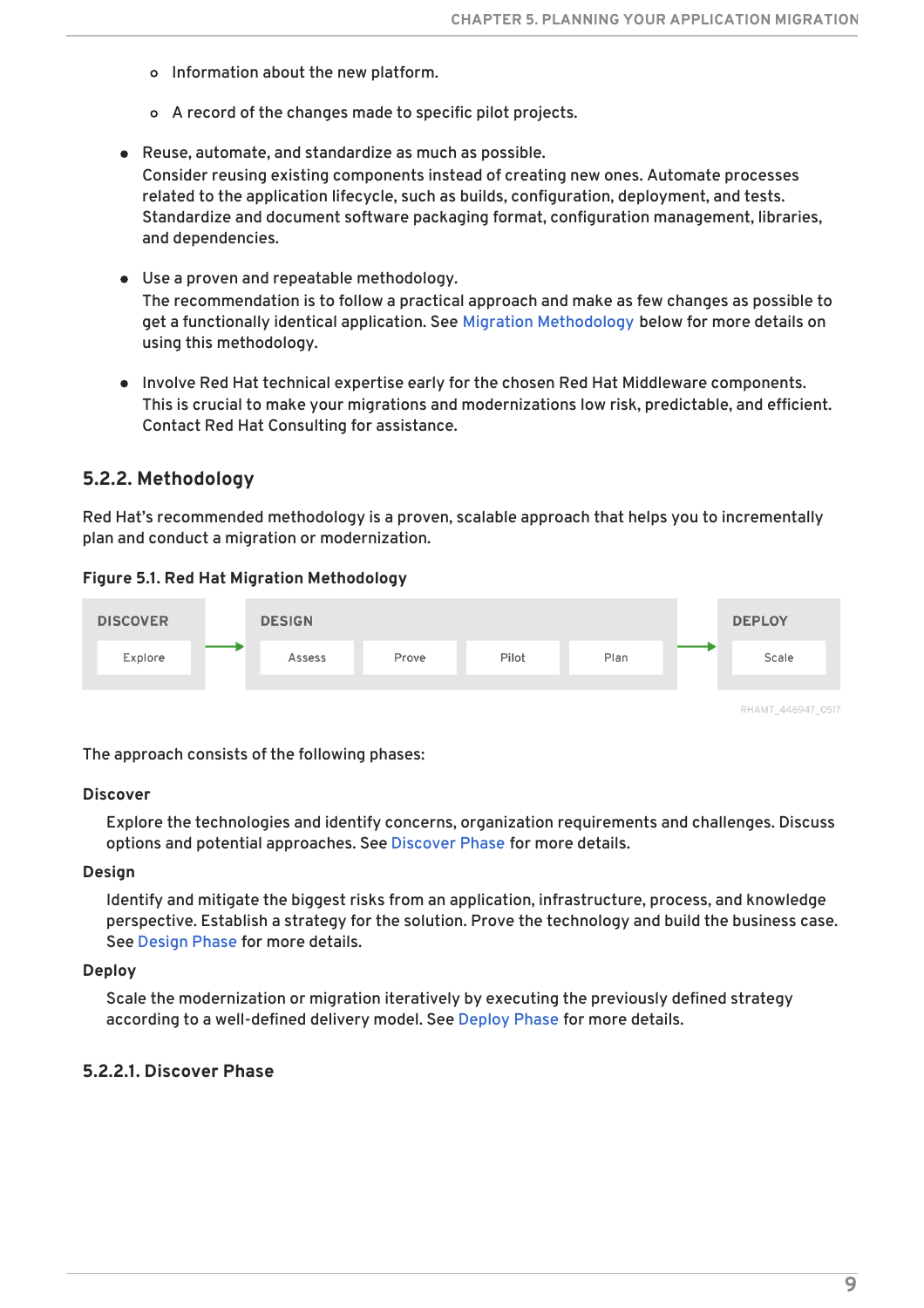

<span id="page-13-2"></span><span id="page-13-1"></span>**Figure 5.2. Red Hat Migration Methodology: Discover Phase**

The *Discover* phase is when you gather all stakeholders and decision-makers together to understand the current state and business drivers, and to determine the migration or modernization needs.

In this phase, you explore technologies and discuss potential approaches. Identify the existing pain points, concerns, requirements, and some potential challenges. Define the high-level business priorities and scope the assessment. Determine in what ways you want to modernize your application development and delivery to allow you to innovate more rapidly.

Typically, this can be covered in a day in a workshop with Red Hat experts.

### <span id="page-13-0"></span>**5.2.2.2. Design Phase**

#### **Figure 5.3. Red Hat Migration Methodology: Design Phase**



The *Design* phase is when you identify all risks, define a strategy and target architecture, prove the technology, and build the business case. This phase consists of the following steps:

#### **Assess**

Examine the existing infrastructure, architecture, technologies, and applications. Identify dependencies, knowledge, processes, and lifecycles. Define the desired infrastructure, architecture, technologies, and applications. Determine the feasibility and potential risks. Draft a plan and provide rough estimates.

Analyzing applications using the Red Hat Application Migration Toolkit web console or CLI helps to determine dependencies, potential risks, and relative effort. See the *Web [Console](https://access.redhat.com/documentation/en-us/red_hat_application_migration_toolkit/4.0/html-single/web_console_guide) Guide*or *CLI [Guide](https://access.redhat.com/documentation/en-us/red_hat_application_migration_toolkit/4.0/html-single/cli_guide)* for information on how to use these tools.

#### **Prove**

Solve and document the identified technical risks, for example, high risk items and issues with unknown effort. Build and shape the new platform infrastructure. Refine the estimates based on the outcomes.

#### **Pilot**

Choose a small set of representative applications to transform. Finalize the target platform infrastructure as necessary. Update the documentation as the process is fine-tuned. This pilot consists of one or several iterations of the migration [execution,](#page-14-0) which is scaled during the Deploy phase.

Use the Red Hat Application Migration Toolkit Eclipse plugin to accelerate the code migration. See the *[Eclipse](https://access.redhat.com/documentation/en-us/red_hat_application_migration_toolkit/4.0/html-single/eclipse_plugin_guide) Plugin Guide* for information on how to use the Eclipse plugin.

#### **Plan**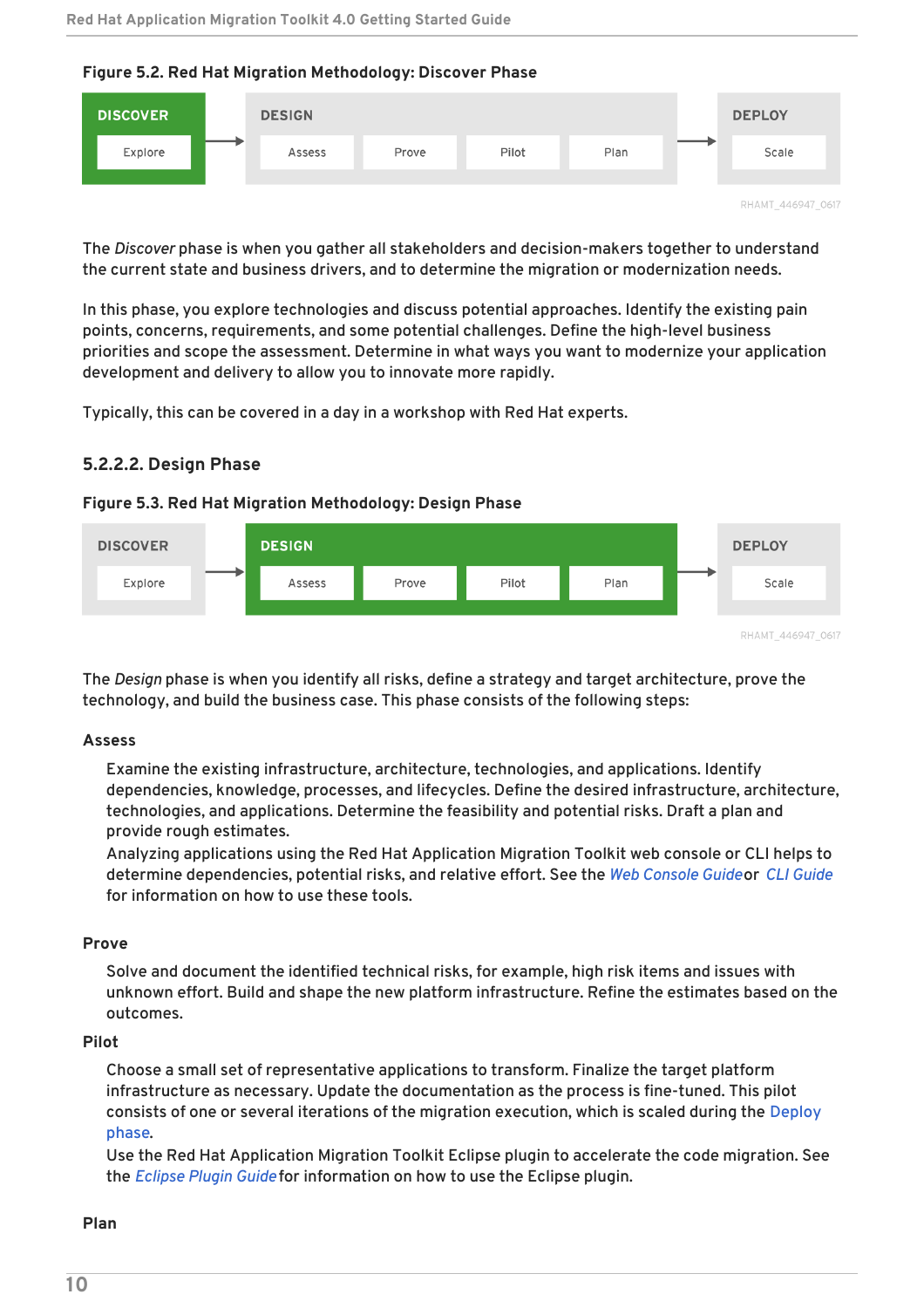Based on the outcomes of the previous steps, sharpen the estimates and refine the project plan. Define the rollout strategy to be used in the [Deploy](#page-14-0) phase to complete the migration. Prepare and schedule the relevant technical [enablement](https://www.redhat.com/en/services/training) courses .

### <span id="page-14-0"></span>**5.2.2.3. Deploy Phase**

#### **Figure 5.4. Red Hat Migration Methodology: Deploy Phase**



The *Deploy* phase is when you execute the plan created in the [Design](#page-13-0) phase. In this phase, you scale the overall transformation process to complete the plan and bring all applications to their new production environment.

The plan is executed in iterations to deliver value incrementally. With each iteration, you continuously validate against the plan and document findings to improve the next sprint.

The use of the Red Hat Application Migration Toolkit Eclipse plugin increases speed in each iteration. It can be used with Eclipse or JBoss Developer Studio, and marks migration issues directly in the source code, provides inline hints, and offers code change suggestions. See the *[Eclipse](https://access.redhat.com/documentation/en-us/red_hat_application_migration_toolkit/4.0/html-single/eclipse_plugin_guide) Plugin Guide* for information on how to use the Eclipse plugin.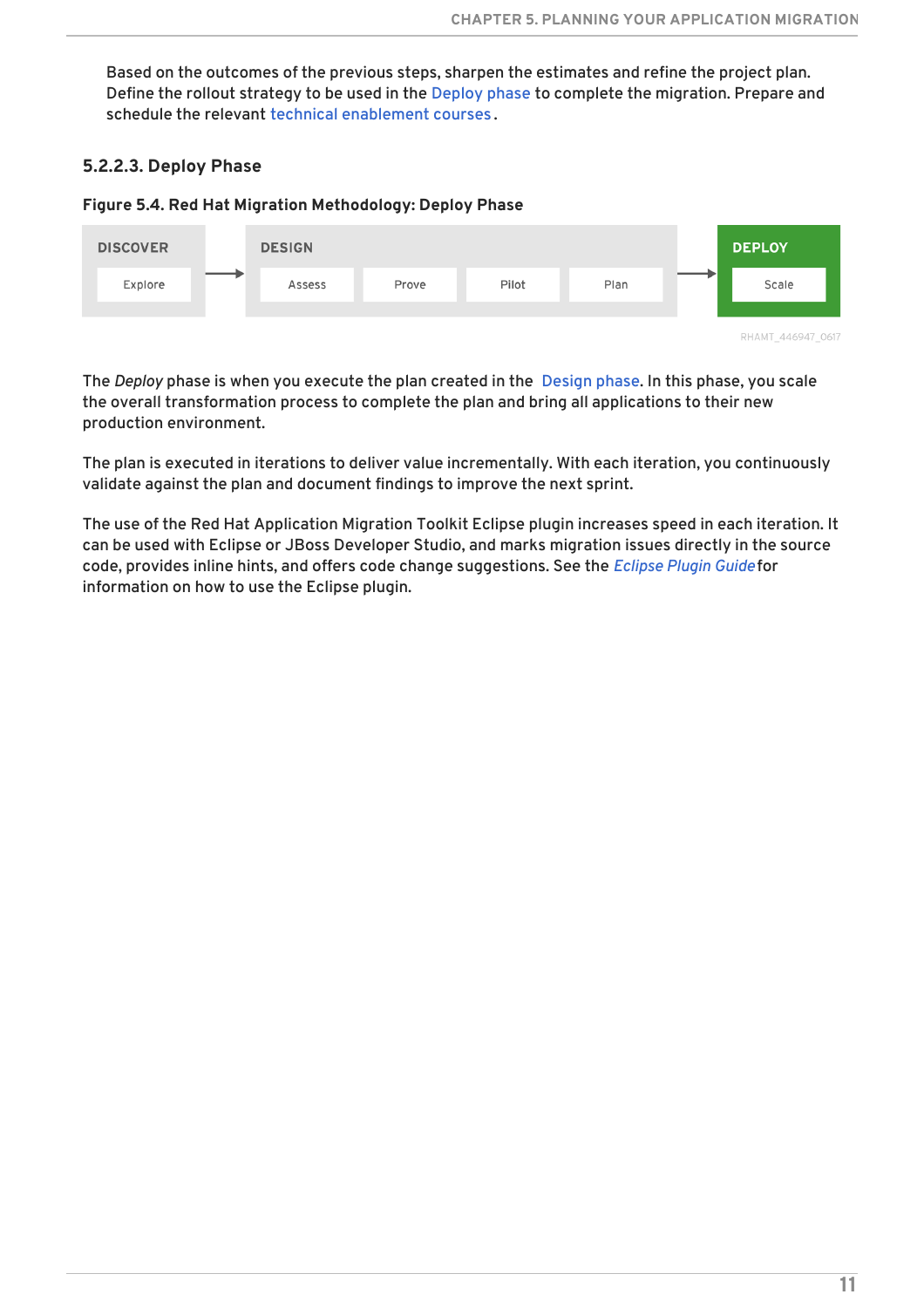### **APPENDIX A. REFERENCE MATERIAL**

### <span id="page-15-1"></span><span id="page-15-0"></span>**A.1. ADDITIONAL RESOURCES**

### <span id="page-15-2"></span>**A.1.1. Get Involved**

To help make Red Hat Application Migration Toolkit cover most application constructs and server configurations, including yours, you can help with any of the following items.

- Send an email to [jboss-migration-feedback@redhat.com](mailto:jboss-migration-feedback@redhat.com) and let us know what RHAMT migration rules should cover.
- Provide example applications to test migration rules.
- Identify application components and problem areas that may be difficult to migrate.
	- Write a short description of these problem migration areas.
	- Write a brief overview describing how to solve the problem migration areas.
- Try Red Hat Application Migration Toolkit on your application. Be sure to [report](#page-16-1) any issues you encounter.
- Contribute to the Red Hat Application Migration Toolkit rules repository.
	- Write a Red Hat Application Migration Toolkit rule to identify or automate a migration process.
	- Create a test for the new rule.
	- Details are provided in the *Rules [Development](https://access.redhat.com/documentation/en-us/red_hat_application_migration_toolkit/4.0/html-single/rules_development_guide) Guide*.
- Contribute to the project source code.
	- Create a core rule.
	- Improve RHAMT performance or efficiency.
	- See the *Core [Development](https://github.com/windup/windup/wiki/Core-Development-Guide) Guide* for information about how to configure your environment and set up the project.

Any level of involvement is greatly appreciated!

### <span id="page-15-3"></span>**A.1.2. Important Links**

- RHAMT forums: <https://developer.jboss.org/en/windup>
- RHAMT JIRA issue trackers
	- Core RHAMT: <https://issues.jboss.org/browse/WINDUP>
	- RHAMT Rules: <https://issues.jboss.org/browse/WINDUPRULE>
- RHAMT mailing list: [jboss-migration-feedback@redhat.com](mailto:jboss-migration-feedback@redhat.com)
- RHAMT on Twitter: [@JBossWindup](https://twitter.com/jbosswindup)